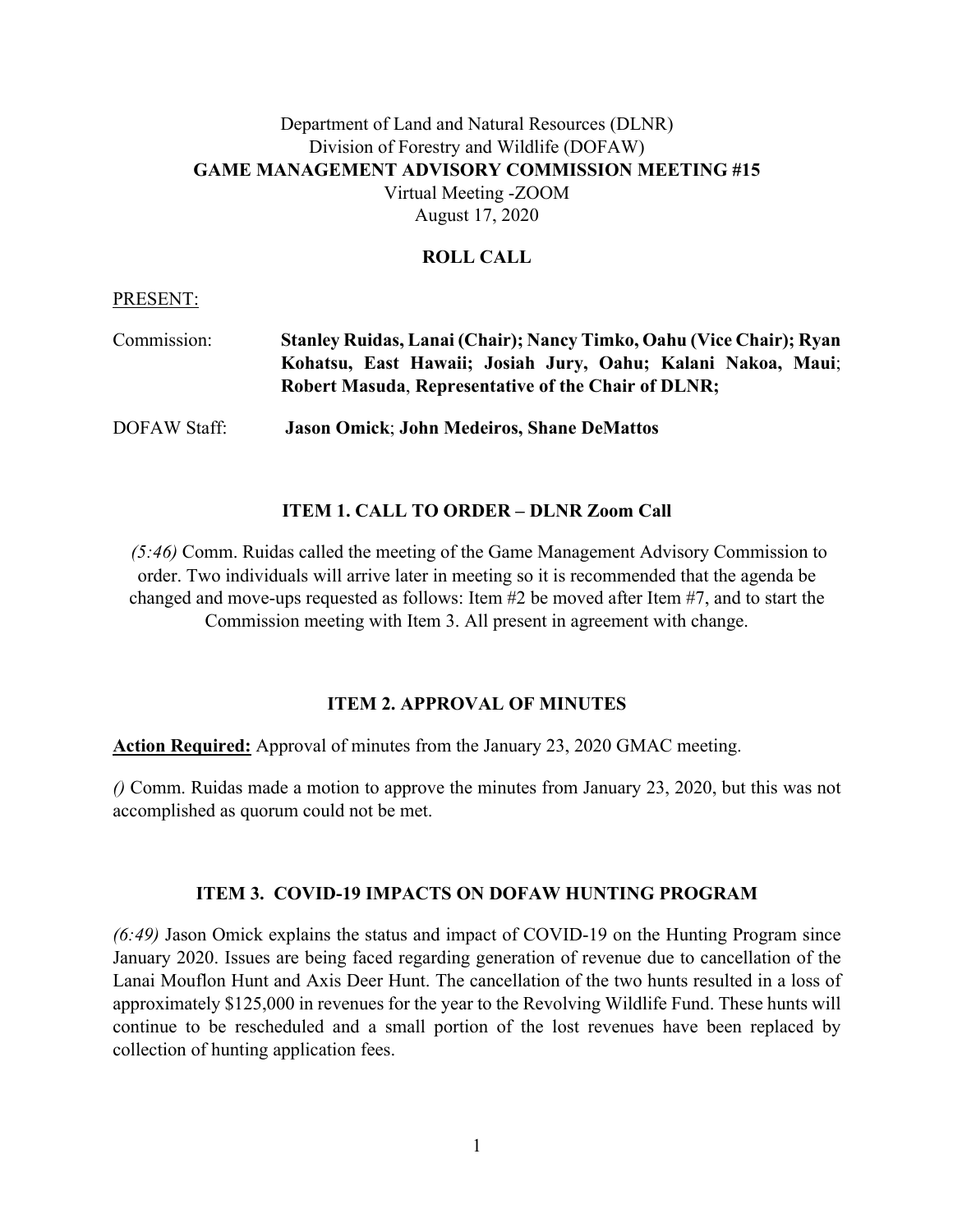There will be a loss in funds within the Revolving Wildlife Fund, and there is currently a positive balance of \$9,000 to handle meetings and the ongoing operation, but by year end we will be faced with a deficit.

There has been no dramatic change in hunting license sales, and only approximately 20 license fees were refunded this year so far. Primarily the refunds were for out of state residents coming specifically for the cancelled hunts, and our ten percent application processing fee was retained.

Currently we do have trail closures but hunting is still an allowable activity. No guidance has been provided otherwise. Hunters are allowed on trails with their gear and not impacted by trail closures. *(10:17)* Robert Masuda is in agreement that hunters are allowed on trails and the city has not requested that trails be closed to hunters that are utilizing trails for hunting purposes.

(12:38) Jason Omick reports the DOFAW Hunting Program has been impacted by a budget restriction on all funding, General Fund and associated spending. As of now there has been a 10% reduction in spending and there might be further reductions in the future. They are not aware of any furloughs being enacted at this time.

*(13:21)* Robert Masuda reports that currently we have a \$2.3 billion dollar shortfall within the Wildlife Division. There will be additional impact unless there is significant change in November and they experience more funds being designated to them from the Federal Government. There has been lobbying done within the Administration for 2-day furloughs to be enacted if needed, versus layoffs. The division does not want to be forced to do layoffs or eliminate jobs, therefore, they are lobbying to keep the positions, but will not fill the positions, and the funding received can be used to cover the shortfall. The goal is to protect the Department during the recovery process and protect the positions designated to the department.

*(14:30)* Jason Omick reports that at DOFAW there has been a hiring freeze within the department. The Wildlife Program Manager position has been frozen along with an Assistant to Hunting Program and Planner positions. It is their objective moving forward to fill those positions or obtain exemptions to fill those positions, with the priority on filling the Wildlife Program Manager position first. They will be looking for funding opportunities that will allow them to do so. R. Masuda states, "If the funding is not in general funds or bonds, then if it can be found in Special Funds, and you are more likely to obtain an exemption."

*(17:29)* Jason Omick states there was a decrease in hunting license sales between January 2020 to March 2020. From 2019 to 2020 during the same quarter, there was a decrease in sales of 664 licenses. Despite that decrease overall for the year they have only seen an overall decrease of 124 hunting license sales due to the COVID-19 Pandemic.

*(18:05)* Robert Masuda shares that within the Administration they have been promoting hunting as a sustainable food source for our local communities to combat the unemployment and layoffs caused by the COVID-19 Pandemic. This message is being heard and accepted within the community.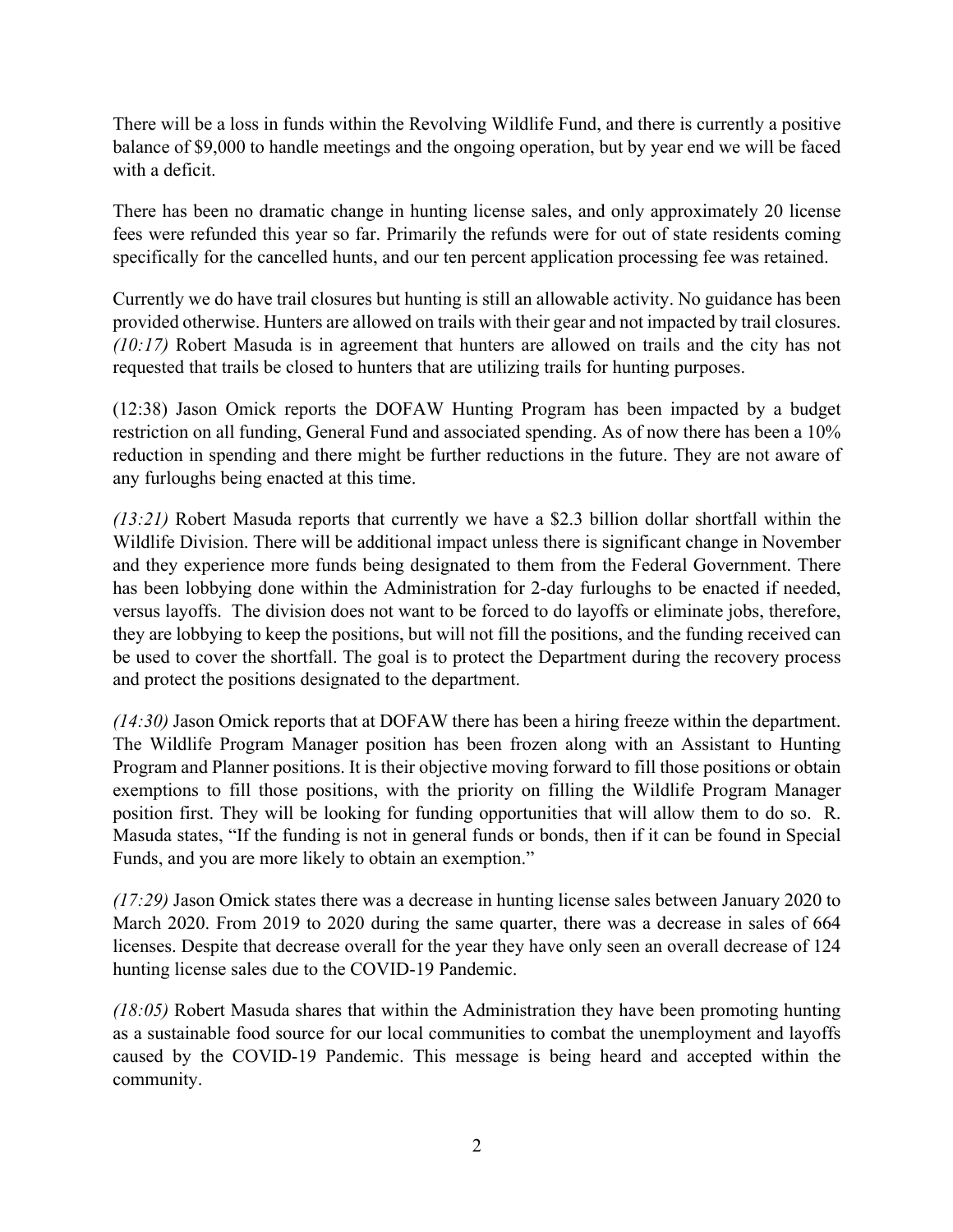*(19:44)* Stanley Ruidas states that hunting is allowed in Lanai. They just opened up Pulama Wildlife Control permit for hunting. Between Friday and Saturday, the first two days, they had a total of 42 hunters obtain 32 deer.

*(22:12)* Nancy Timko reports that the 2020 event, "Becoming an Outdoors Woman," was cancelled in East Hawaii due to COVID-19. This event will most likely be rescheduled for the second, or third weekend of September 2021, based on participant preference.

*(23:44) Action Item: Comm. Timko to coordinate obtaining county permit with Jason for this event. Permit will be needed for cabins and bunkhouses with kitchens as well as for auditorium use (entire camp). Event to be held at Gilbert Kahele Recreation Center.*

## **Legislative Review of Bill S. 183D**

*(26:21)* Jason Omick discusses and presents a Power Point reviewing a bill for an Act .183D 4.5 that established the Game Management Advisory Commission. This is a review for new members of the commission.

**Purpose of the Act:** (a) to establish a game management advisory commission to serve in an advisory capacity to the board of land and natural resources. The game management advisory commission shall consist of nine members to be appointed by the governor in the manner provided in section 23-34.

(b) the game management advisory commission shall select its own chairperson from among its members. The members shall receive no compensation for their services on the game management advisory commission but shall be entitled to reimbursement – for necessary expenses, including travel, while attending meetings while in the discharge of their duties.

*(31:59) Action Item: (Jason Omick)- will provide all commission members with a document that details allowable expenses for travel that each member can be reimbursed. Most travel arrangements will be made by DOFAW directly and only minimal out of pocket expenses should be accrued by members such as for taxis or hotel stays, that will be reimbursed.*

(c) The game management advisory commission may recommend policies and criteria regarding the management, protection, and promotion of public hunting in Hawaii and may recommend amendments to existing department policies and procedures relating to hunting, particularly regarding this chapter and chapters 122, 123 and 124 of Title 13, Hawaii Administrative Rules.

(d) The game management advisory commission shall: (1) consult and advise the board on any matter affecting hunting, including proposed rules and regulations;

(2) Assist in the evaluation and development of game management plans as appropriate or required and any changes to those plans as necessary;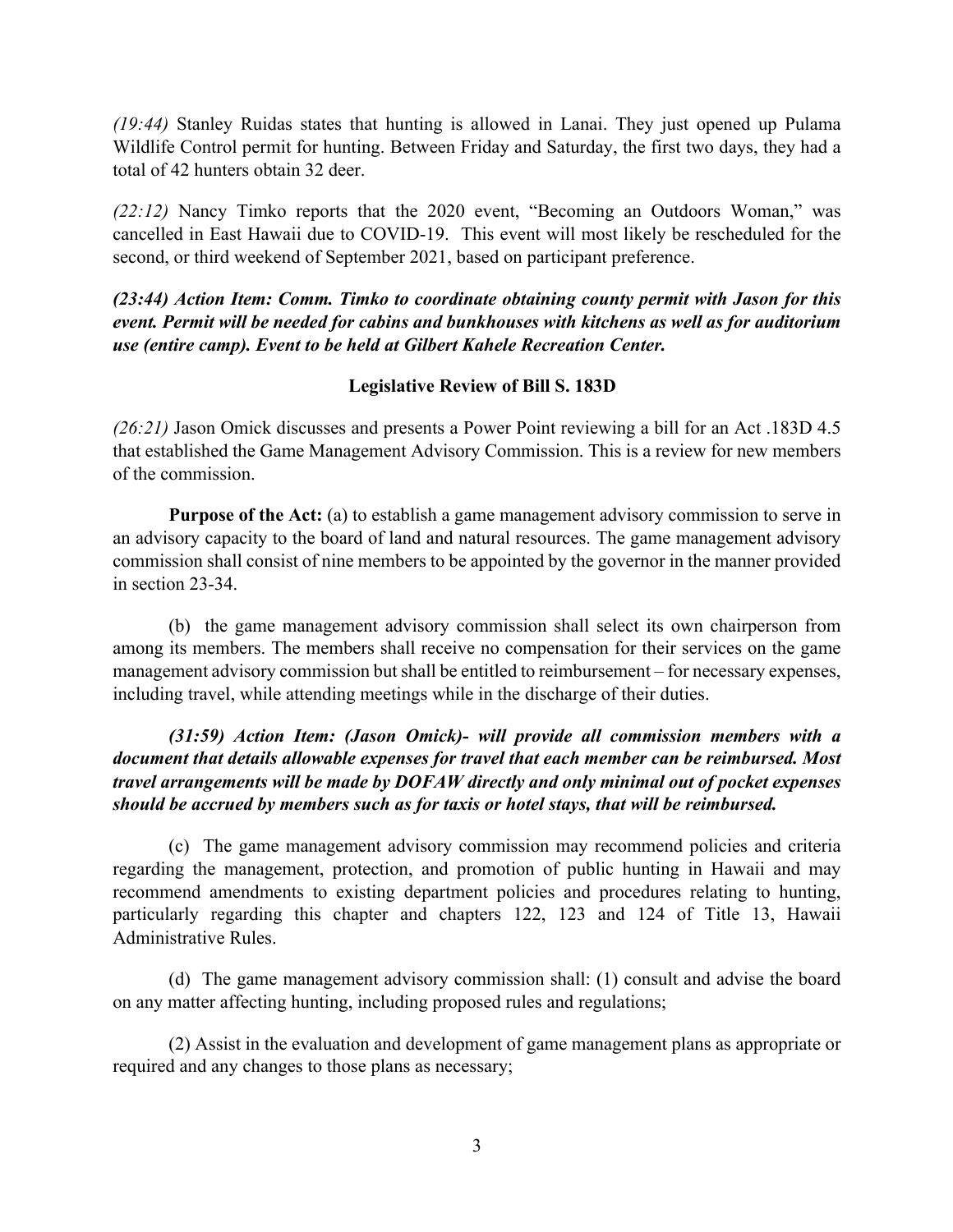(3) Assist in the establishment of criteria to be used in determining whether an area is suitable for hunting;

(4) Advise on studies of areas for sustainable yield game production or enhancement;

(5) Recommend to the board the areas that are suitable for game production or enhancement;

(6) Recommend policies and criteria regarding the management, protection, and permitted uses of areas that are used for hunting;

(7) Assist the department in developing ways and means to extend and strengthen game management areas, other designated hunting areas, and mixed-use areas within the State;

(8) In carrying out its duties, consult the most comprehensive up-to-date compilation of scientific data;

(9) Make recommendations relating to the process of hunting rules modification;

(10) Collaborate with agencies and other persons who gather information and implement hunting programs and data;

(11) Take testimony and acquire information as it desires and communicate its findings and recommendations to the board; and

(12) Assist the department on policies, plans and procedures related to the control of game mammals, including aerial shooting activities by the department and its contractors.

(e) The game management advisory commission shall submit a report to the legislature no later than twenty days prior to the convening of the regular session of 2017, and each regular commission thereafter, on its efforts to comply with this section, including a summary of its activities during the year preceding the regular session for which the report was prepared.

*(36:15)* Jason Omick reports The goal of the review is to define the role of each commission member and to help each individual understand why they are here serving on this commission

## *(37:40) Action Item: Jason Omick will provide all members of GMAC a summary of what bills relating to hunting are being brought before the Legislature and provide a procedural document that will dictate how commissioners are to bring testimony to the Chairperson.*

*(40:18)* Robert Masuda reports all upcoming hunting legislative bills should be placed on the GMAC Commission agendas moving forward for review and voted upon by the entire commission so that testimony can be given as to the commission being in favor or not in favor of the bill. This is not to be construed as a limitation on any commissioners' ability to give personal testimony at a legislative session.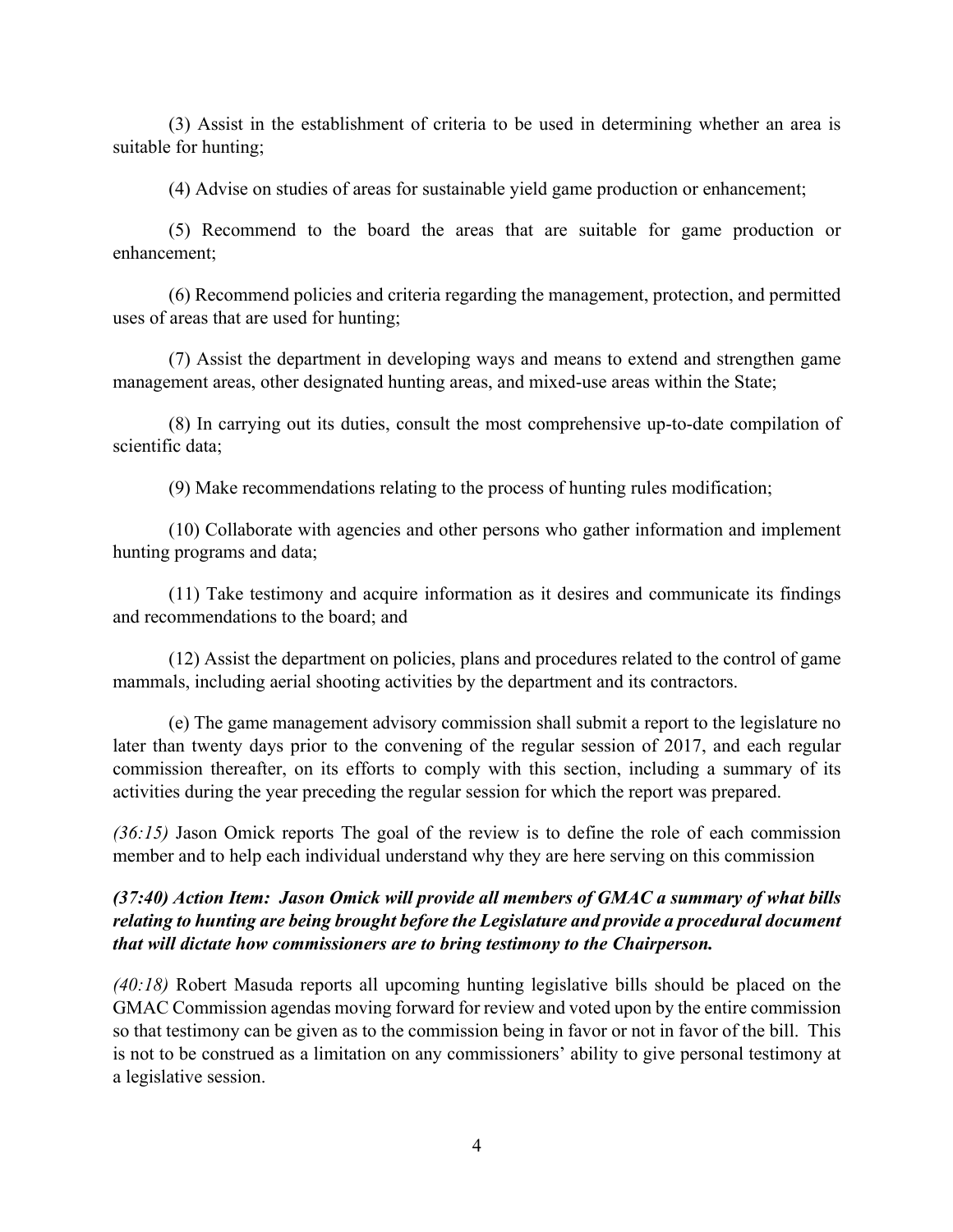## **ITEM 4. MANAGEMENT PLANS, STEERING DOCUMENTS & PROJECT UPDATES**

*(43:47)* Jason Omick reports the following are updates regarding ongoing DOFAW projects:

- **1.** *(43:49)* **Lanai Steering Document:** DOFAW hired HT Harvey & Associates to work on this document. The reason for this project is that DOFAW wishes to continue the cooperative agreement it has for managing 30,000 acres of private land on the island of Lana'i for public hunting, (LCGMA). DOFAW wishes to continue provided economic benefits to the landowner and recreational benefits to public hunters on Lana'i and statewide. This document will provide a comprehensive overview of the management and research needs of all the natural resources within LCGMA, and present the direction and intent of DOFAW for the management and stewardship of the lands to support the issuance of a continued longterm cooperative agreement. This document will be the foundation utilized in DOFAW's preparation of a strategic management plan for LCGMA to ensure the plan is in alignment with conservation and game management practices of the landowner, Lana'i Resorts, LLC. DOFAW has addressed first round of comments on the document and has a goal of a finished product by September 2020. DOFAW will share the completed steering document with the GMAC Commission upon request of individual commission members.
- **2.** *(49:10)* **Kanaio Forestry and Wildlife Area Management Plan:** The goal of this plan is for DOFAW to establish the Kanaio FWA as a mixed-use public hunting area. The area will provide quality hunting opportunities and recreational use for the growing population of Maui. (Visual map overview is provided by Jason Omick, outlining hunter checkpoints and entrances, as well as areas designated for conservation.) An initial draft management plan has been commented upon, and biological assessment for the area has been conducted. DOFAW is waiting on the draft environmental assessment so they can continue the completion of this process. DOFAW wishes to protect this area from further damage by humans and ungulates. KFWA will expand opportunities for public hunting and curtail further damage from activities such as illegal off-road vehicles and unauthorized cattle grazing. KFWA will construct firebreaks, roads, signage, fencing and other infrastructure. The project is approximately one month behind due to issues with the contractor, but this is being worked through to finish the final document.
- **3.** *(57:00)* **DOFAW's Official Recreational Mobile Application:** This program is currently now "live" and the APP can be now downloaded. A full launch of this APP for Hawaii, will be done shortly. This APP will be DOFAW's official recreational mobile APP. OuterSpatial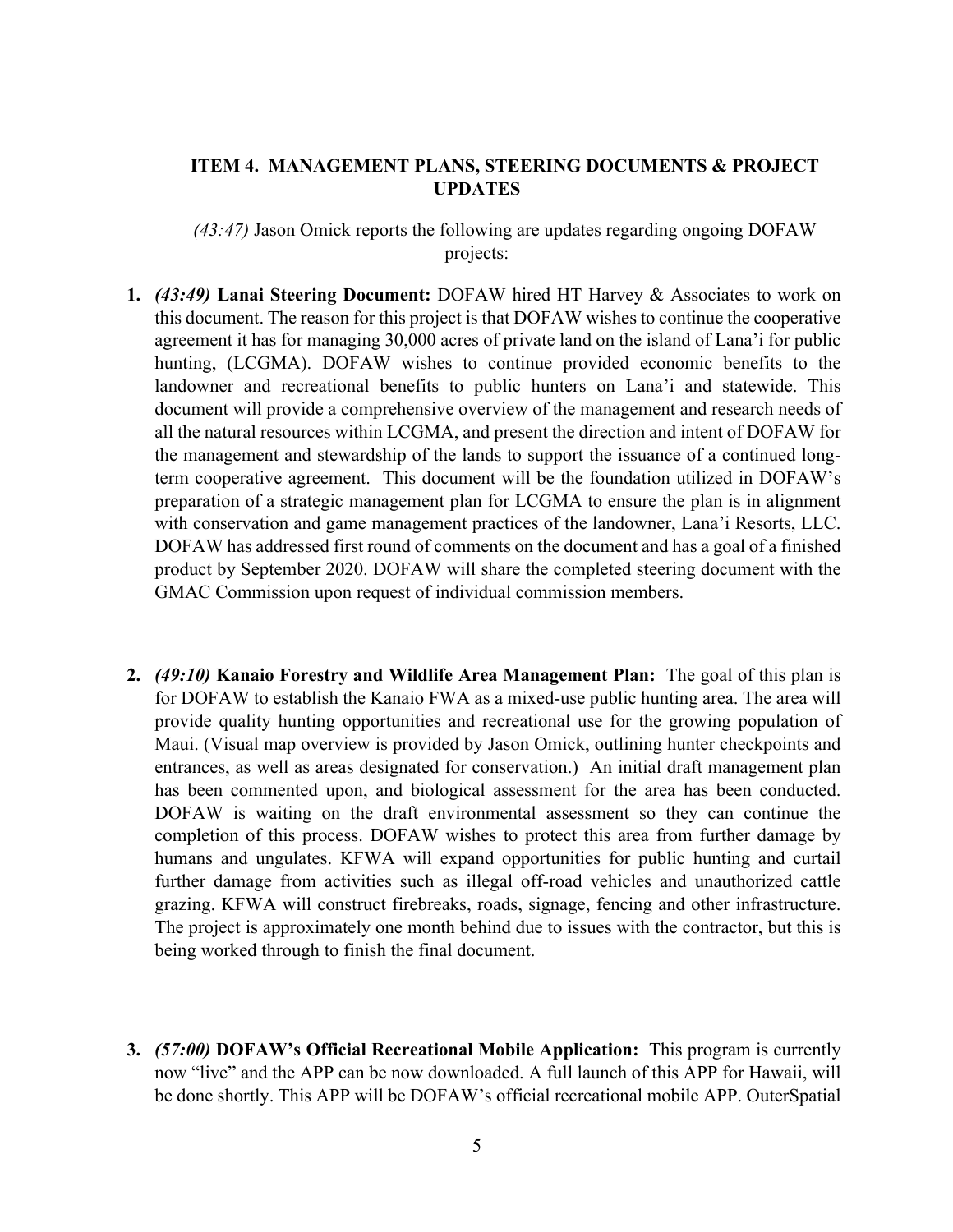is the developer of the APP. This APP allows an individual to view and navigate all trails throughout the state, all forest reserves, hunting areas, wildlife sanctuaries and natural air reserves are contained within the APP. A user will be able to see length of trails, and what is contained on the trail as well to view their personal location upon the trail. Users will also be able to view all attributes of the trail. Additionally, the APP will also allow hunters to check in and out of hunting units electronically and report their harvests electronically from a remote location, as well as communicate with other hunters, and to view all safety zones and hazards. Rules and regulations will be contained within the APP for hunters. It will be available on IOS and Android. Please advise Jason Omick of any questions that you have.

**4.** *(1:00:32)* **Ungulate Distribution Project Kauai:** This pig research study is being done on Kauai and Maui, and was already completed on Oahu, to look at the distribution of ungulates on the different islands. The map generated by the study is shared with Commissioners that shows where camera traps are being placed to detect absence or presence of animals. The outcome of this study will allow DOFAW to utilize this information for the improvement of management of game mammals for both recreational hunting and conservation perspectives. This is a new, first-time study, and the project is still being completed. DOFAW hopes to have the study finalized by year end. Once all the islands have a game management plan it is the hopes of DOFAW that they can begin conducting these studies on private lands to assist landowners with both game management and conservation plans.

*(1:07:02)* Josiah Jury comments that the information revealed in this report shows that many ungulates are not in the areas where they are preparing to build more fences. The information from the report needs to be considered in management plans for additional fencing on O'ahu, to ensure that fencing is being instituted in the appropriate areas.

- **5.** (1:17:05) The Game Program was awarded the Pitman Robertson Grant for 2021. This grant will provide approximately \$1.7 million with the State of HI matching \$593,000. This will leave an operations budget of \$600,000 for the entire state, which is significantly less than previous years, but this funding will allow, the DOFAW department to operate as needed, minimizing any new expenses.
- **6.** *(1:18:45)* We currently still have two Commission vacancies- Kauai and West Hawaii. We did have two applications submitted for Kauai and we are expecting a Governor decision.
- **7.** *(1:19:46)* Legislative Report: Draft legislative report has been completed and will be provided to all Commissioners for review as final must be published by October 2020.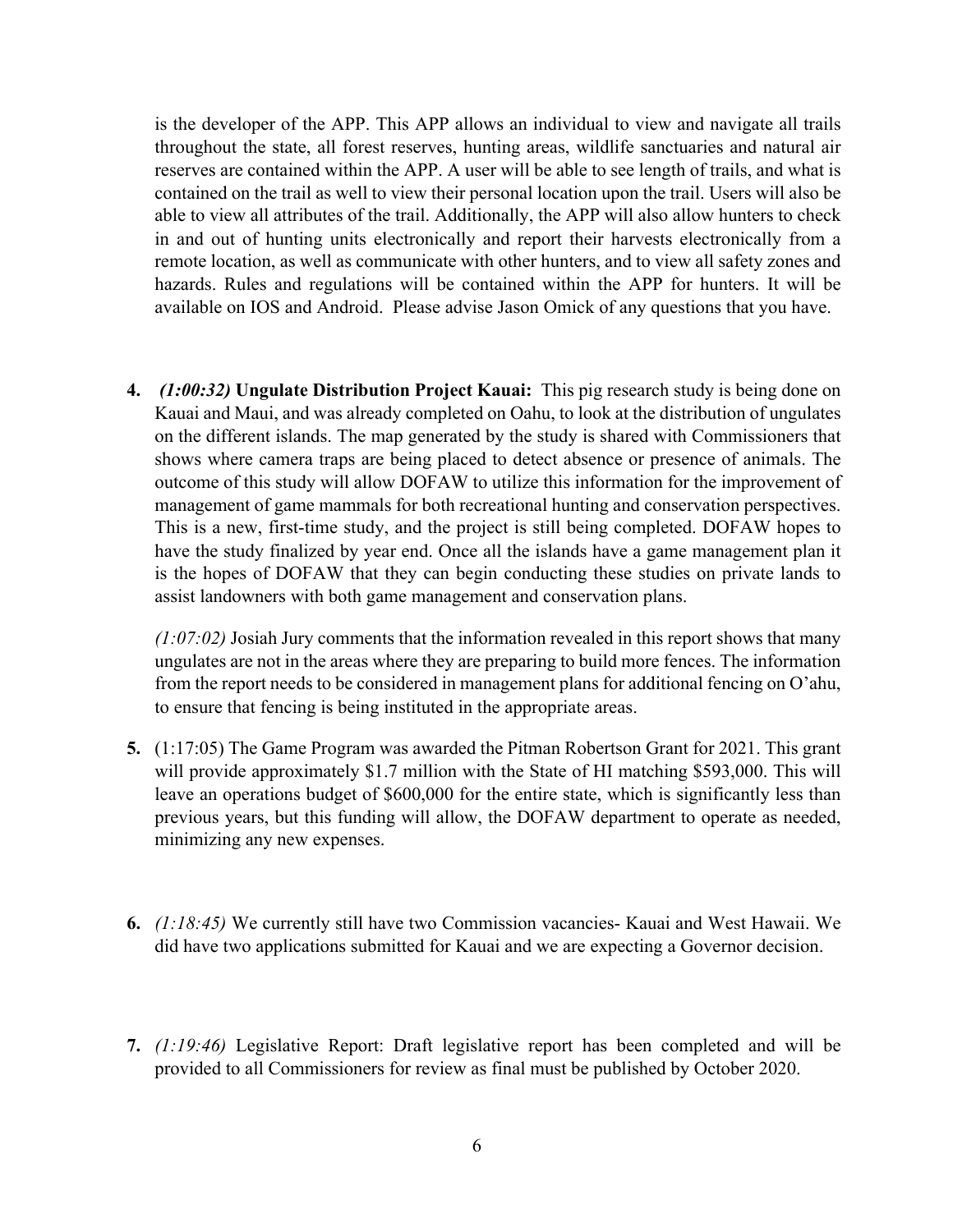**8.** *(1:21:00)* Survey: Additional questions still have not been defined that need to be contained within GMAC surveys moving forward. This is an outstanding issue from January's GMAC meeting.

*(1:13:02) Action item 1: Jason would like to see a list from each Commissioner on all hunting and wildlife issues for each island that includes priorities and or changes each Commissioner would like to see. These lists will ensure Commissioner objectives are met.* 

*(1:15) Action item 2: Each Commissioner within the GMAC Commission needs to ensure they have attended the State Law Ethics Training and Sunshine Law (OIP) training. Much of this training is now being done online versus in person. Please contact Jason if you need assistance in signing up for these sessions.* 

*(1:20:20) Action item 3: Jason Omick will be getting with each Commissioner to address what specific questions they would like contained within surveys moving forward in order to further refine the results obtained from them.*

# **ITEM 5. COMMISSIONER ISLAND REPORTS**

- 7-I **EAST HAWAII**. *(1:28:00)* Comm**.** Kohatsu stated he has not seen any of the DOFAW staff due to Covid-19 issues. Aerial shooting will start tomorrow and last until Thursday. There are no other game management plans moving forward. All meat salvaged from aerial shooting will be open for the public to obtain via acquired permits. Jason Omick comments that DLNR website contains announcements to the public regarding how to obtain salvaged meat from these operations.
- 7-II **LANAI**. *(1:46:42)* Comm. **Ruidas** stated, "We do not have a quorum so we can not address item #2." Jason Omick confirmed. Ruidas further states that they have been trying to open the deer hunt and Mouflon combination hunt but were not able to open the hunts due to Covid-19 and opposition from the community of 200 plus hunters gathering for events, so the season was closed. Due to season closure Pulama Lanai obtained a wildlife control permit that would help control deer population by allowing only the shooting of deer. This started, and it is limited to 30 hunters per day. Community participation has been good. This also involved the extension of a one-year lease for Pulama Lanai. It is our goal to obtain a 10-year lease from Palama Lanai.